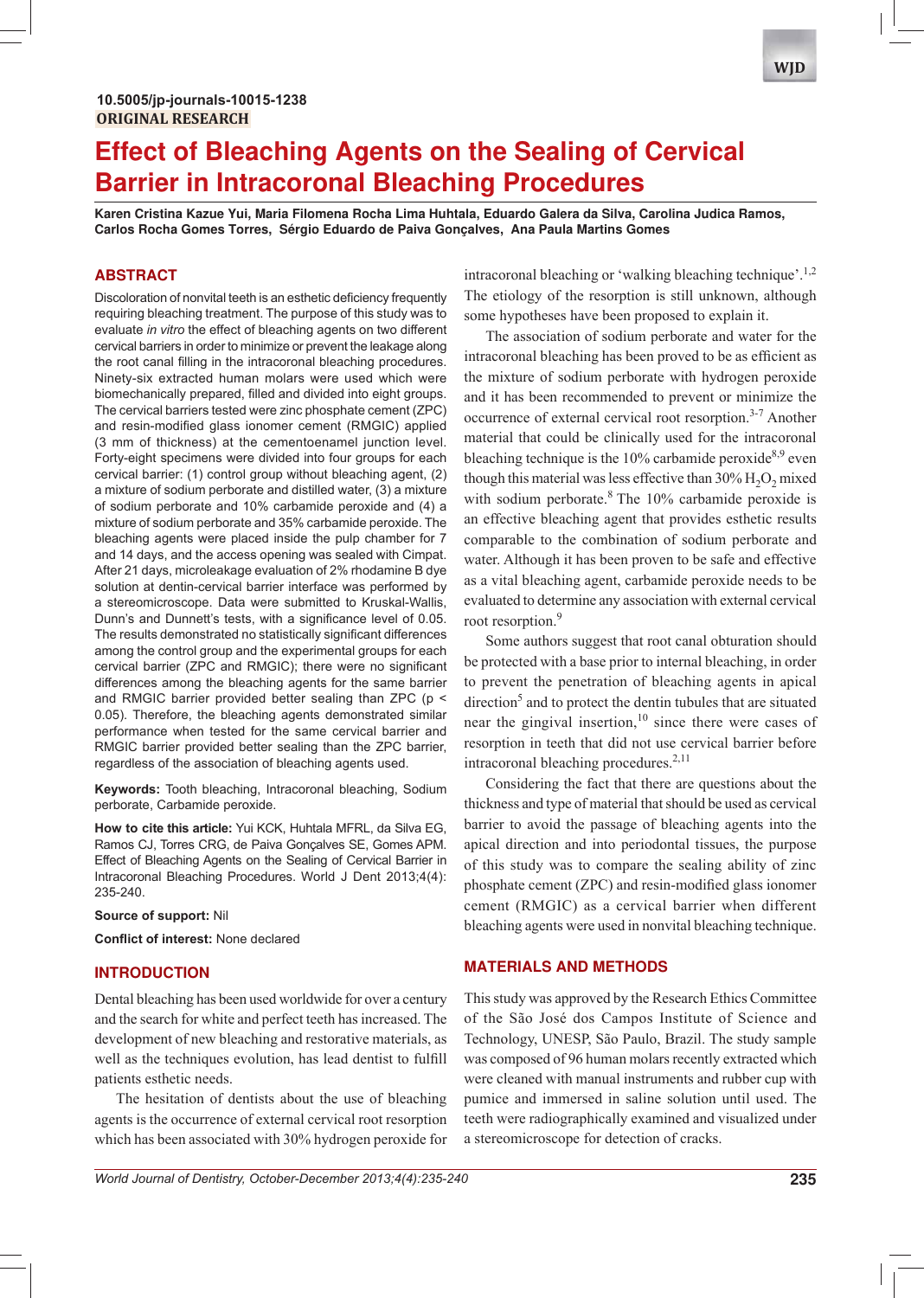# *Karen Cristina Kazue Yui et al*

Coronal access was performed in each tooth crown with a diamond bur under high-speed water spray cooling. After pulpectomy, each root canal was enlarged using 1% sodium hypochlorite solution (Terapêutica, São José dos Campos, São Paulo, Brazil) and Gates-Glidden burs # 3 and 4 (GS Brazil Comercial e Importadora Ltda, São Paulo, Brazil) to create root canals of the same size in the cervical and middle third.

The root canals were prepared and filled using the lateral condensation technique with gutta percha points (Dentsply Indústria e Comércio Ltda, Petrópolis, Rio de Janeiro, Brazil) and endodontic sealer (Sealapex-Kerr®, CA, USA). The filling material was removed to 3 mm below the cementoenamel junction by a warm instrument with a silicone stop.

The teeth were divided into two groups with 48 specimens each. The cervical barrier with ZPC (SS White Artigos Dentários Ltda, Rio de Janeiro, RJ, Brazil) was placed and the thickness of 3 mm was obtained measuring the distance between the entrance of the root canals and the tangent to the occlusal surface with a silicone stop on an endodontic condenser, which was adjusted to the occlusal edge of tooth for reference before and after placement of the material for each tooth.

For the other 48 teeth, the RMGIC was used (Vitremer 3303 Pedo—3M, St Paul, MN, USA). The cavity walls and the floor of the pulp chamber were brushed with primer. After 30 seconds of its application, it was air-dried for 15 seconds, followed by light curing (550 mW/cm<sup>2</sup> ) for 20 seconds. The powder was mixed with the liquid (2:1) for 45 seconds. The RMGIC was slowly inserted in the pulp chamber supported by a Centrix syringe and light cured for 40 seconds, the finishing gloss was applied on the RMGIC and light cured for 20 seconds, the thickness of 3 mm was obtained as described previously.

The groups were classified according to the cervical barrier (ZPC or RMGIC) and bleaching agents used:

- a. C1—control (12 specimens): ZPC + sterile cotton pellet.
- b. C2 (12 specimens): ZPC + sodium perborate tetrahydrate (40 mg), (Terapêutica Farmácia de Manipulação, São José dos Campos, SP, Brazil) + distilled water (30 mg).
- c. C3 (12 specimens): ZPC + sodium perborate tetrahydrate (30 mg) + 10% carbamide peroxide (25 mg) (Opalescence, Ultradent Products Inc., South Jordan, UT, USA).
- d. C4 (12 specimens): ZPC + sodium perborate tetrahydrate (30 mg) + 35% carbamide peroxide (25 mg) (Opalescence Quick, Ultradent Products Inc, South Jordan, UT, USA).
- e. V1—control (12 specimens): RMGIC + sterile cotton pellet.
- f. V2 (12 specimens): RMGIC + sodium perborate tetrahydrate (40 mg) + distilled water (30 mg).
- g. V3 (12 specimens): RMGIC + sodium perborate tetrahydrate (30 mg) + 10% carbamide peroxide (25 mg).
- h. V4 (12 specimens): RMGIC + sodium perborate tetrahydrate (30 mg) + 35% carbamide peroxide (25 mg).

Experimental groups received the bleaching agents, which was placed into the access cavity of the tooth, and sealed with a piece of absorbing paper and temporary restorative material (Cimpat, Septodont Brazil LTDA, SP, Brazil).

The teeth were stored in artificial saliva with sodium azide (0.04%), and incubated at  $37 \pm 1$ °C. The bleaching agents were changed after 7 and 14 days. After 21 days, the bleaching agents were removed and the teeth were irrigated with 10 ml saline solution.

Each tooth was externally coated, except for the access opening, with two layers of nail varnish and a thick layer of sticky wax. Two specimens in each group were used as negative (without cervical barrier and complete external coating) and positive controls (without cervical barrier and without external coating).

All the teeth were immersed in rhodamine B 2% solution at pH 7.03 and then put in a vacuum pump for 1 hour and 30 minutes at 20 mm Hg. After this period, the specimens were kept in the dye solution and stored at  $37 \pm 1$ °C for 48 hours. Then, the teeth were rinsed in tap water for 12 hours and dried naturally. The coating layers were removed and the specimens were sectioned with carborundum disks in lowspeed in the mesiodistal direction.

The evaluation of the maximum extent of dye penetration was performed by a stereomicroscope (MC80DX-ZEISS) at dentin-cervical barrier interface in apical direction. The two sectioned halves were evaluated by two examiners. Eight leakage values were obtained for each specimen, four per examiner. From these data, the highest leakage value for each specimen per examiner was selected and the mean observed for the different groups were submitted to statistical analysis (Kruskal-Wallis, Dunn's and Dunnett's tests with a significance level of  $0.05$ ).

# **RESULTS**

The negative control demonstrated no dye leakage while the positive control demonstrated complete leakage in apical direction, along root filling and inside dentin tubules to the outer root surface.

Data was analyzed using Dunnett's test, comparing experimental groups with control group (Tables 1 and 2). Dunnett's test showed that there was no statistical difference between groups C2, C3 and C4 when compared to control group C1, as well as the groups V2, V3 and V4 when compared to control group V1 ( $p > 0.05$ ).

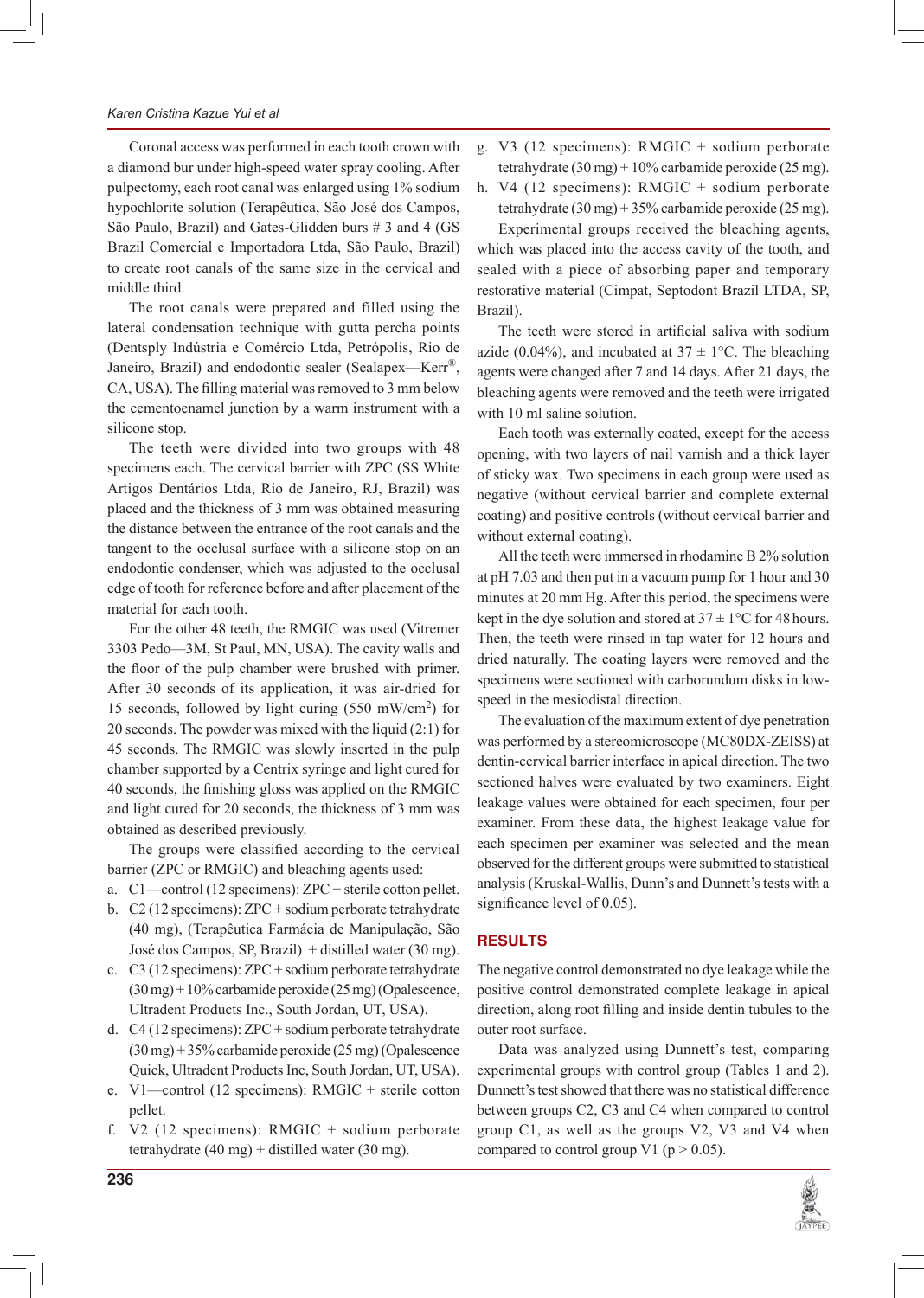*Effect of Bleaching Agents on the Sealing of Cervical Barrier in Intracoronal Bleaching Procedures*

| <b>Table 1:</b> ZPC cervical barrier. Descriptive statistics analysis for the leakage data (mm),<br>according to the bleaching agents used ( $n = 10$ ) |                 |                 |                 |                 |  |  |
|---------------------------------------------------------------------------------------------------------------------------------------------------------|-----------------|-----------------|-----------------|-----------------|--|--|
| <b>Statistics</b>                                                                                                                                       | C1              | C2              | CЗ              | C4              |  |  |
| Mean $\pm$ SD                                                                                                                                           | $2.61 \pm 0.39$ | $2.77 \pm 0.29$ | $2.66 \pm 0.42$ | $2.94 \pm 0.10$ |  |  |
| Minimum                                                                                                                                                 | 2.00            | 2.30            | 1.95            | 2.70            |  |  |
| Median                                                                                                                                                  | 2.70            | 2.95            | 2.82            | 3.00            |  |  |
| IR (75-25%)*                                                                                                                                            | 0.78            | 0.54            | 0.70            | 0.15            |  |  |
| Maximum                                                                                                                                                 | 3.00            | 3.00            | 3.00            | 3.00            |  |  |

\*Interquartile range; C1: Control; C2: Sodium perborate + distilled water; C3: Sodium perborate + 10% carbamide peroxide; C4: Sodium perborate + 35% carbamide peroxide

Table 2: RMGIC cervical barrier. Descriptive statistics analysis for the leakage data (mm) according to the bleaching agents used ( $n = 10$ )

| <b>Statistics</b> | V1              | V <sub>2</sub>  | V3              | V <sub>4</sub>  |
|-------------------|-----------------|-----------------|-----------------|-----------------|
| Mean $\pm$ SD     | $0.70 \pm 0.37$ | $0.50 \pm 0.20$ | $0.55 \pm 0.21$ | $0.53 \pm 0.18$ |
| Minimum           | 0.35            | 0.20            | 0.30            | 0.25            |
| Median            | 0.55            | 0.50            | 0.50            | 0.50            |
| IR (75-25%)*      | 0.39            | 0.29            | 0.34            | 0.33            |
| Maximum           | 1.60            | 0.90            | 1.00            | 0.80            |

\*Interguartile range; V1: Control; V2: Sodium perborate + distilled water; V3: Sodium perborate + 10% carbamide peroxide; V4: Sodium perborate + 35% carbamide peroxide



**Graph 1:** Column bar for the microleakage data (mean ± standard deviation) according to experimental conditions (2: sodium perborate tetrahydrate + distilled water; 3: sodium perborate tetrahydrate + 10% carbamide peroxide; 4: sodium perborate tetrahydrate + 35% carbamide peroxide)

Comparing the experimental groups among them can be observed that the bleaching agents presented the same performance when the same cervical barrier was used and the ZPC cervical barrier was different from the RMGIC (Vitremer) cervical barrier (Graph 1).

When the analysis of variance was applied (Kruskal-Wallis nonparametric ANOVA), the hypothesis of equality among the six groups studied was rejected (kw  $= 45.974$ ;  $df = 5$ ;  $p = 0.001 < 0.05$ ). The results of the Dunn's multiple comparison test made it possible to present two

Table 3: Homogeneous groups of same performance

| according to Kruskal-Wallis and Dunn's tests ( $\alpha$ = 5%) |                        |              |                        |  |  |  |
|---------------------------------------------------------------|------------------------|--------------|------------------------|--|--|--|
| Cervical<br>barrier                                           | Experimental<br>groups | Mean<br>(mm) | Homogeneous<br>groups* |  |  |  |
| <b>ZPC</b>                                                    | C <sub>2</sub>         | 2.77         | A                      |  |  |  |
| <b>ZPC</b>                                                    | C <sub>3</sub>         | 2.66         | A                      |  |  |  |
| <b>ZPC</b>                                                    | C <sub>4</sub>         | 2.94         | A                      |  |  |  |
| <b>RMGIC</b>                                                  | V <sub>2</sub>         | 0.50         | B                      |  |  |  |
| <b>RMGIC</b>                                                  | V <sub>3</sub>         | 0.55         | B                      |  |  |  |
| <b>RMGIC</b>                                                  | V <sub>4</sub>         | 0.53         | B                      |  |  |  |

\*Same letters indicate no significant statistical difference

homogeneous groups\* of same performance for marginal leakage (Table 3).

The RMGIC (Vitremer) cervical barrier provided better sealing than the ZPC cervical barrier, regardless of the association of bleaching agents used (Table 3).

## **DISCUSSION**

Walking bleaching is a technique commonly used in discolored endodontically treated anterior teeth.<sup>12</sup> Bleaching agents used in this technique includes hydrogen peroxide and sodium perborate. Although these agents are effective in lightening tooth color, their use has been associated with some problems, such as external cervical root resorption.<sup>12</sup>

Some studies support the hypothesis that hydrogen peroxide may cause external cervical root resorption by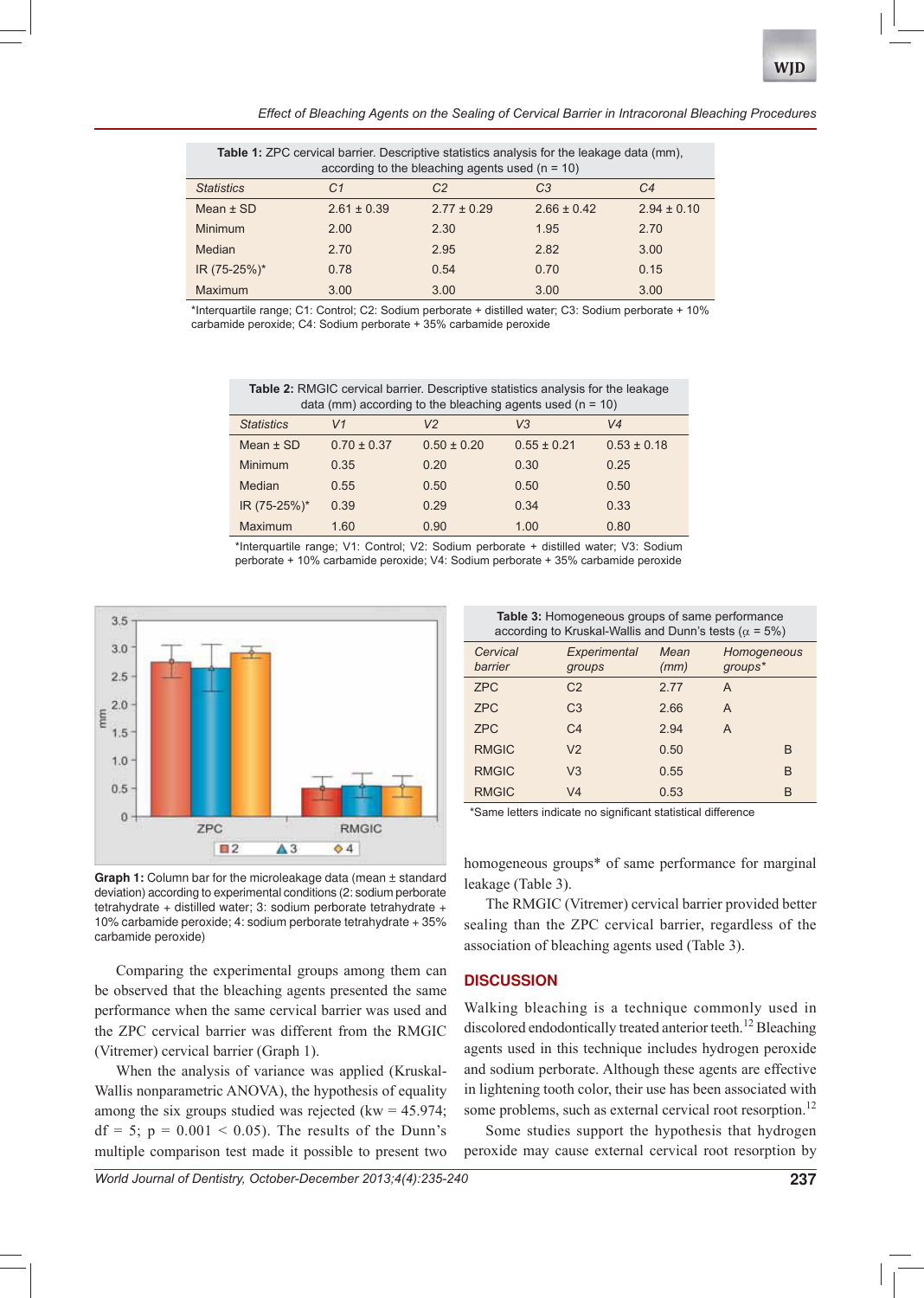# *Karen Cristina Kazue Yui et al*

diffusion from the pulp chamber through dentinal tubules to the outer root surface. Penetration of hydrogen peroxide toward the periodontal ligament may cause localized damage and initiate an inflammatory reaction resulting in bone and root resorption.<sup>6</sup> Moreover, some studies have shown that the pH at the root surface is reduced by intracoronal placement of bleaching agents.<sup>13</sup> However, the exact mechanism responsible for external cervical root resorption in bleached teeth has not been adequately explained.<sup>12,14</sup>

To prevent the penetration of hydrogen peroxide along the filled root canal of the apical region and the inside the dentin tubules, from the canal wall to the outer root surface, it has been recommended to place a protective base over the root canal filling, preferably at the level of the vestibular cementoenamel junction, with a minimum thickness of 2 mm.<sup>15</sup> In our study, a 3 mm thick cervical barrier was used up to the cementoenamel junction level.

In view of large number of leakage studies published, it seems generally accepted that evaluation of the leakage of particles or solutions between a root filling and the root canal wall is a suitable method to ascertain whether a root canal filling fulfills its purpose.<sup>16</sup> The methods which use dye tracers are inexpensive and easy to perform.<sup>12</sup> The use of rhodamine B as a tracer in conjunction with a confocal microscope has several advantages: minimal specimen preparation, no need to desiccate the specimen, high resolution imaging and direct viewing and examination of samples below the surface using immersion objectives.<sup>17</sup> In addition, dye studies are the easiest method to screen new restorative filling materials.<sup>18</sup> The rhodamine B was used in this study as a marker due to its characteristics, showing the leakage pattern and extent of dye penetration is easy to detect even in the dentinal tubules.

The intracoronal bleaching of nonvital teeth is frequently performed with a mixture of sodium perborate and hydrogen peroxide. The sodium perborate, when in contact with water decomposes in hydrogen peroxide and releases active oxygen which starts the bleaching process.<sup>19</sup> The amount of hydrogen peroxide leakage depends on the type of sodium perborate used. Then, more leakage is reported with the use of sodium perborate monohydrate or tetrahydrate combined with hydrogen peroxide than with sodium perborate trihydrate combined with hydrogen peroxide or sodium perborate tetrahydrate combined with water. Thus, the use of sodium perborate tetrahydrate mixed with water is recommended as a bleaching agent to reduce the potential risk of cervical root resorption.<sup>6,19</sup> In this study, the some experimental groups received a mixture of carbamide peroxide and sodium perborate. Gökay et  $al^{20}$  compared radicular peroxide diffusion from different concentrations of carbamide peroxide bleaching gels (10, 17 and 35%) and a mixture of 30% hydrogen peroxide and sodium perborate and concluded that peroxide penetration of carbamide peroxide gels was significantly lower than the mixture and suggested that carbamide peroxide gels might promote less risk of postbleaching external cervical root resorption.

In the present study, it was observed that the use of a cervical barrier over the root canal filling before the intracoronal bleaching did not completely prevent the dye leakage through the dentin-cervical barrier interface. These results agree with the other authors<sup>11,12,19,21</sup> using different materials for the cervical barrier.

The leakage means observed for the dentin-cervical barrier interface suggest that the use of RMGIC (Vitremer) over the root canal filling, when submitted to internal bleaching with the bleaching agents tested was able to reduce the linear dye leakage in apical direction. The maximum leakage was 1.60 mm. This must have occurred due the adhesion of dentin adhesive used, which resulted in great penetration in the dentin tubules and resistance to microleakage. Liebenberg<sup>22</sup> attributed the same result in his study due to its precise bubble-free application using a Centrix syringe.

Studies found in literature indicate controversial results concerning the efficiency and thickness of materials used as cervical barrier. In this study, it was observed that the use of a cervical barrier did not completely prevent the dye leakage in apical direction. These results agree with other authors using different materials for the same purpose.<sup>4,19,23-26</sup>

Brito-Junior et  $al<sup>21</sup>$  when compared some materials used as cervical barrier in nonvital bleaching, concluded that WMTA presented higher sealing ability than Vidrion R (a conventional glass ionomer) when teeth were submitted to bleaching with 30% hydrogen peroxide associated to sodium perborate for 24 hours.

The bleaching agents can pass from the canal to the external environment<sup>27</sup> and diffuse through the root dentin specially in the presence of defects in the cement.<sup>5,19</sup> Therefore, an effective cervical barrier against the penetration of bleaching agents in apical direction and to the periodontal tissues is extremely important. To keep the levels of extraradicular diffusion of hydrogen peroxide below the safety limit, Lim<sup>28</sup> considered imperative that an effective intermediate base cement of at least 2 mm should be placed at the level of the buccal cementoenamel junction over the root-filling prior to bleaching.

In our study, inside the dentinal tubules, from the canals wall to the outer root surface, the cervical barrier did not prevent the leakage in most specimens. This fact is concerning for teeth with cementum defects, where the intracoronal bleaching technique might cause external cervical root resorption.<sup>19</sup>

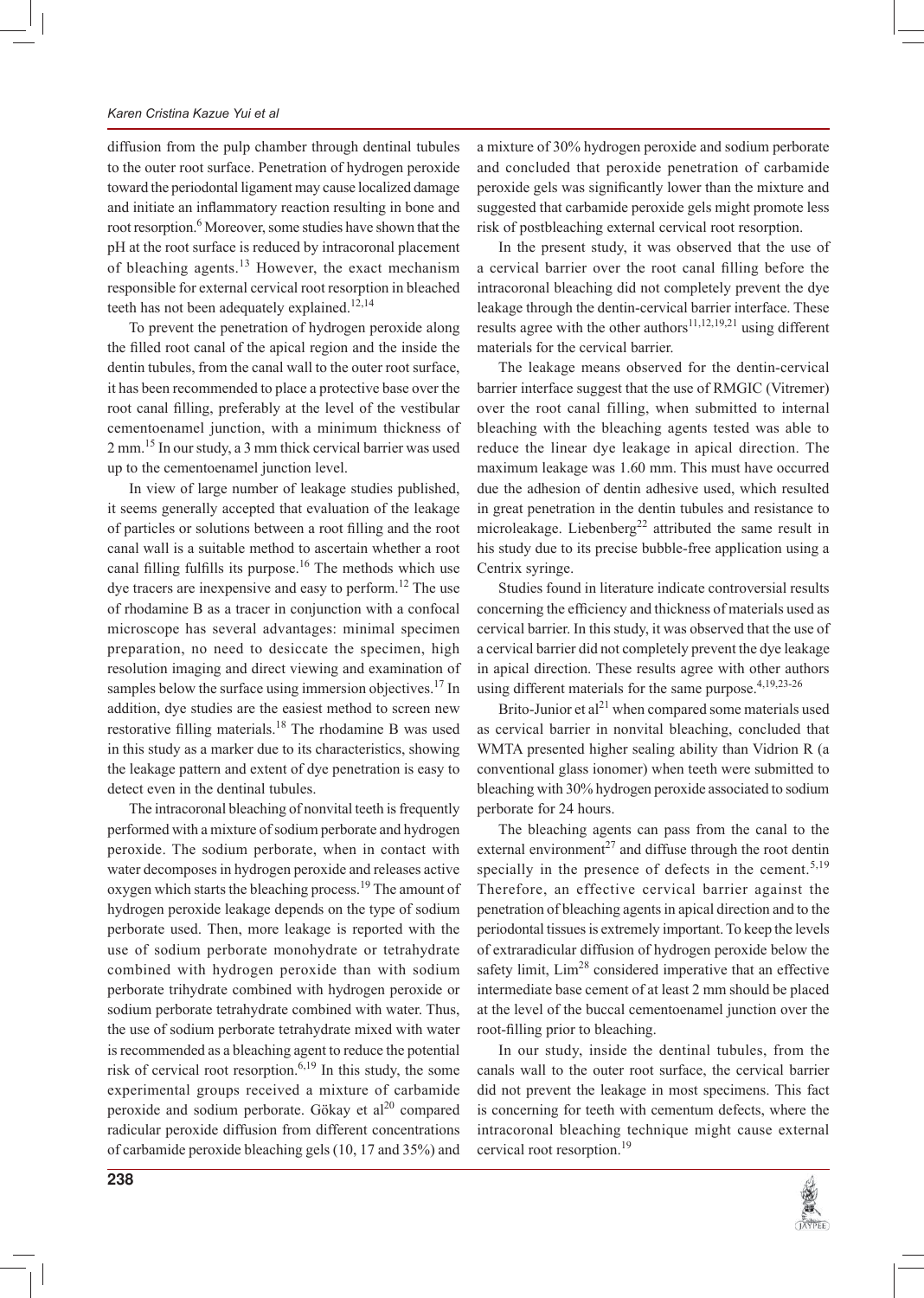

# *Effect of Bleaching Agents on the Sealing of Cervical Barrier in Intracoronal Bleaching Procedures*

Vosoughhosseini et al<sup>12</sup> recommended that a protective barrier should be used over the canal filling to prevent leakage of bleaching agents, because there is some evidence that the pH at the root surface is reduced by intracoronal placement of bleaching pastes, which is known to enhance osteoclastic activity. In their study, it was demonstrated that glass ionomer (Fuji glass-ionomer cement, II LC, Japan) and white mineral trioxide aggregate (WMTA, Tooth-colored Formula, Dentsply, Tulsa Dental, USA), when used as a cervical barrier (3 mm), exhibited minimal leakage which was not significantly different from the negative controls. The three bleaching agents were 30% hydrogen peroxide, sodium perborate mixed with 30% hydrogen peroxide and sodium perborate mixed with distilled water. These authors showed that in spite of negative effects of bleaching agents on restorative materials, these effects could not alter microleakage properties of GIC and WMTA tested.

The use of RMGIC containing positive characteristics, such as structure dental adherence, be light-curable, resistant to dissolution by the bleaching agent, presenting esthetic coloration and do not staining the dental structure as time goes by. These features satisfied some of the requirements proposed by Macisaac and Hoen,<sup>29</sup> for the selection of an ideal cervical barrier. A cervical barrier with RMGIC might reduce apical leakage of the bleaching agents, but such barrier might not prevent penetration of the bleaching agents into the dentin tubules from the canal wall toward the outer root surface. Thus, the deficient cervical sealing and high concentrations of bleaching agents should be avoided, as this can increase the risk of cervical root resorption.<sup>14</sup>

# **CONCLUSION**

Considering the results obtained, it can be concluded that the bleaching agents used in this study showed similar performance when tested for the same barrier and the RMGIC (Vitremer) cervical barrier provided better sealing than the ZPC cervical barrier, regardless of the association of bleaching agents used.

# **ACKNOWLEDGMENTS**

This study was supported by CAPES and FUNDUNESP (Fundação para o Desenvolvimento da UNESP). The authors thank Ivan Balducci for the statistical analysis of the results.

#### **REFERENCES**

- 1. Harrington GW, Natkin E. External resorption associated with bleaching of pulpless teeth. J Endod 1979;5:344-348.
- 2. Friedman S, Rotstein I, Libfeld H, Stabholz A, Heling I. Incidence of external root resorption and esthetic results in 58 bleached pulpless teeth. Endod Dent Traumatol 1988;4:23-26.
- 3. Holmstrup G, Palm AM, Lambjerg-Hansen H. Bleaching of discoloured root-filled teeth. Endod Dent Traumatol 1988;4: 197-201.
- 4. Ho S, Goerig AC. An in vitro comparison of different bleaching agents in the discolored tooth. J Endod 1989;15:106-111.
- 5. Rotstein I, Torek Y, Misgav R. Effect of cementum defects on radicular penetration of  $30\%$  H<sub>2</sub>O<sub>2</sub> during intracoronal bleaching. J Endod 1991;17:436-441.
- 6. Weiger R, Kuhn A, Lost C. Radicular penetration of hydrogen peroxide during intracoronal bleaching with various forms of sodium perborate. Int Endod J 1994;27:313-337.
- 7. Ari H, Ungor M. In vitro comparison of different types of sodium perborate used for intracoronal bleaching of discoloured teeth. Int Endod J 2002;35:433-436.
- 8. Vachon C, Vanek P, Friedman S. Internal bleaching with 10% carbamide peroxide in vitro. Pract Period Aesthet Dent 1998;10:1145-1148,1150, 1152.
- 9. Perrine GA, Reichl RB, Baisden MK, Hondrum SO. Comparison of 10% carbamide and sodium perborate for intracoronal bleaching. Gen Dent 2000;48:264-270.
- 10. Lado EA, Stanley HR, Weisman MI. Cervical resorption in bleached teeth. Oral Surg Oral Med Oral Pathol 1983;55:78-80.
- 11. Heller D, Skriber J, Lin LM. Effect of intracoronal bleaching on external cervical root resorption. J Endod 1992;18:145-148.
- 12. Vosoughhosseini S, Lotfi M, Shahmoradi K, Saghiri MA, Zand V, Mehdipour M, Ranjkesh B, Mokhtari H, Salemmilani A, Doosti S. Microleakage comparison of glass-ionomer and white mineral trioxide aggregate used as a coronal barrier in nonvital bleaching. Med Oral Patol Oral Cir Bucal 2011 Nov 1;16(7):e1017-e1021.
- 13. Patel S, Kanagasingam S, Pitt Ford T. External cervical resorption: a review. J Endod 2009;35:616-625.
- 14. Sá PM, Jeronymo RDI, Yui KCK, Silva EG, Huhtala MFRL, Torres CRG, Gomes APM. Effect of calcium hydroxide on pH changes of the external medium after intracoronal bleaching. J Contemp Dent Pract 2011;12(3):158-163.
- 15. Smith J, Montgomery S. Cervical canal leakage after internal bleaching procedures. J Endod 1992;18:476-481.
- 16. Wu MK, Wesselink PR. Endodontic leakage studies reconsidered. Part I. Methodology, application an relevance. Int Endod J 1993;26:37-43.
- 17. Chong BS, PittFord TR, Watson TF. The adaptation and sealing ability of light-cured glass ionomer retrograde fillings. Int Endod J 1991;24:223-232.
- 18. Torabinejad M, Watson TF, Pitt Ford TR. Sealing ability of a mineral trioxide aggregate when used as a root end filling material. J Endod 1993;16:591-595.
- 19. Oliveira LD, Carvalho CAT, Hilgert E, Bondioli IR, Araújo MAM, Valera MC. Sealing of the cervical base in intracoronal bleaching. Dental Traumatology 2003;19:309-313.
- 20. Gökay O, Ziraman F, Çali Asal A, Saka OM. Radicular peroxide penetration from carbamide peroxide gels during intracoronal bleaching. Int Endod J 2008;41:556-560.
- 21. Brito-Júnior M, Faria-e-Silva AL, Fonseca B, Camilo CC. Sealing ability of MTA used as cervical barrier in intracoronal bleaching. Acta Odontol Latinoam 2009;22(2):118-122.
- 22. Liebenberg WH. Intracoronal lightening of discolored pulpless teeth: a modified walking bleach technique. Quintessence Int 1997;28:771-777.
- 23. Warren MA, Wong M, Ingram III TA. An in vitro comparison of bleaching agents on the crowns and roots of discolored teeth. J Endod 1990;16:463-467.